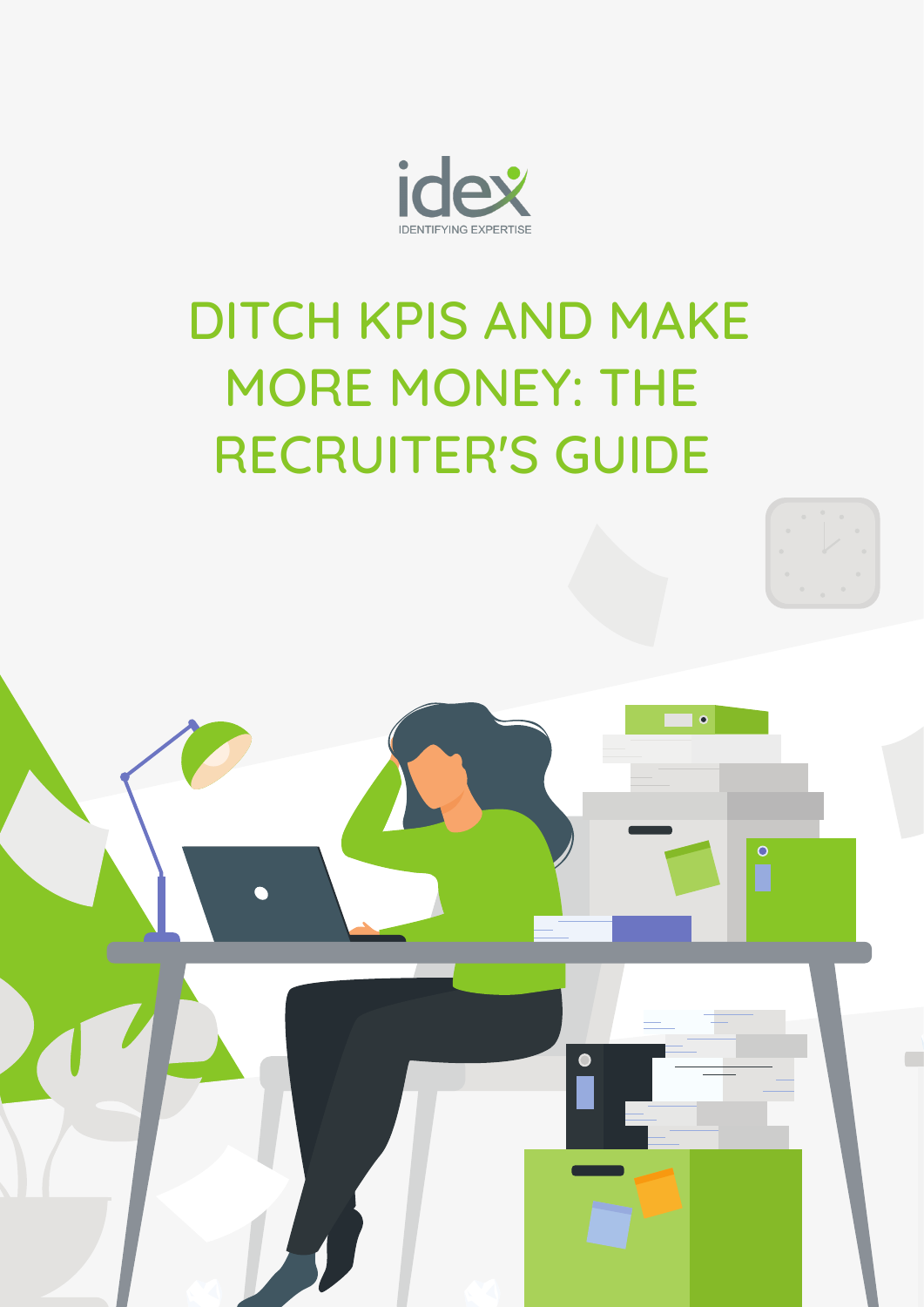

### BOOST YOUR BILLINGS (WHILE BEATING BURNOUT)

In 2018, the UK recruitment industry grew by a staggering 46%, with 115,000 people working in the sector. As businesses worldwide fight to attract top talent, demand for top recruiters will only expand.

This growth continued in 2019 and the UK recruitment sector was in a strong place at the beginning of 2020. However, the coronavirus pandemic had a profound impact on the recruitment industry that was once growing year-on-year. Additionally, it's also suffering from high levels of attrition.

But there's an issue.

Although the industry is growing year on year, it's also suffering from high levels of attrition.

### DOES THIS SURPRISE YOU? NOT US

"Work pressure, monotonous work, other career opportunities and organisational culture are the top reasons behind the increased attrition rates."

- 2018 Global Recruitment Report (TechNavio)

#### TOO MANY RECRUITMENT AGENCIES RELY ON OUTDATED KPIS AND HAVE CULTURES BASED ON BOSSES BREATHING DOWN YOUR NECK.

We speak from a position of authority on this because our Directors who founded IDEX Consulting have a wealth of experience in corporate recruitment backgrounds. Over the years, we've worked with dozens of talented recruiters, helping them create high-flying, high-earning careers while getting the satisfaction of doing a good job for clients and candidates.

#### "The top Idex Recruiter billed over £1 million in 2021"

#### SO WHAT ARE YOU WAITING FOR?

#### DITCH THE KPI

From Day one in recruitment, you're given numbers you need to hit. But we'll let you into a little secret. All too often, these KPIs are arbitrary and counterproductive.

You know the sort of thing we mean. You have your targets, but it feels like their purpose is to make the business money. They don't feel linked to your market. No one tells you why you should be aiming for these numbers or how they're connected to your experience, clients or candidate book. Without context, these KPIs are meaningless because there's no obvious grounding in your market's dynamics. They cause stress. And instead of being a tool to track your progress and motivate you, they become a stick to beat you down with.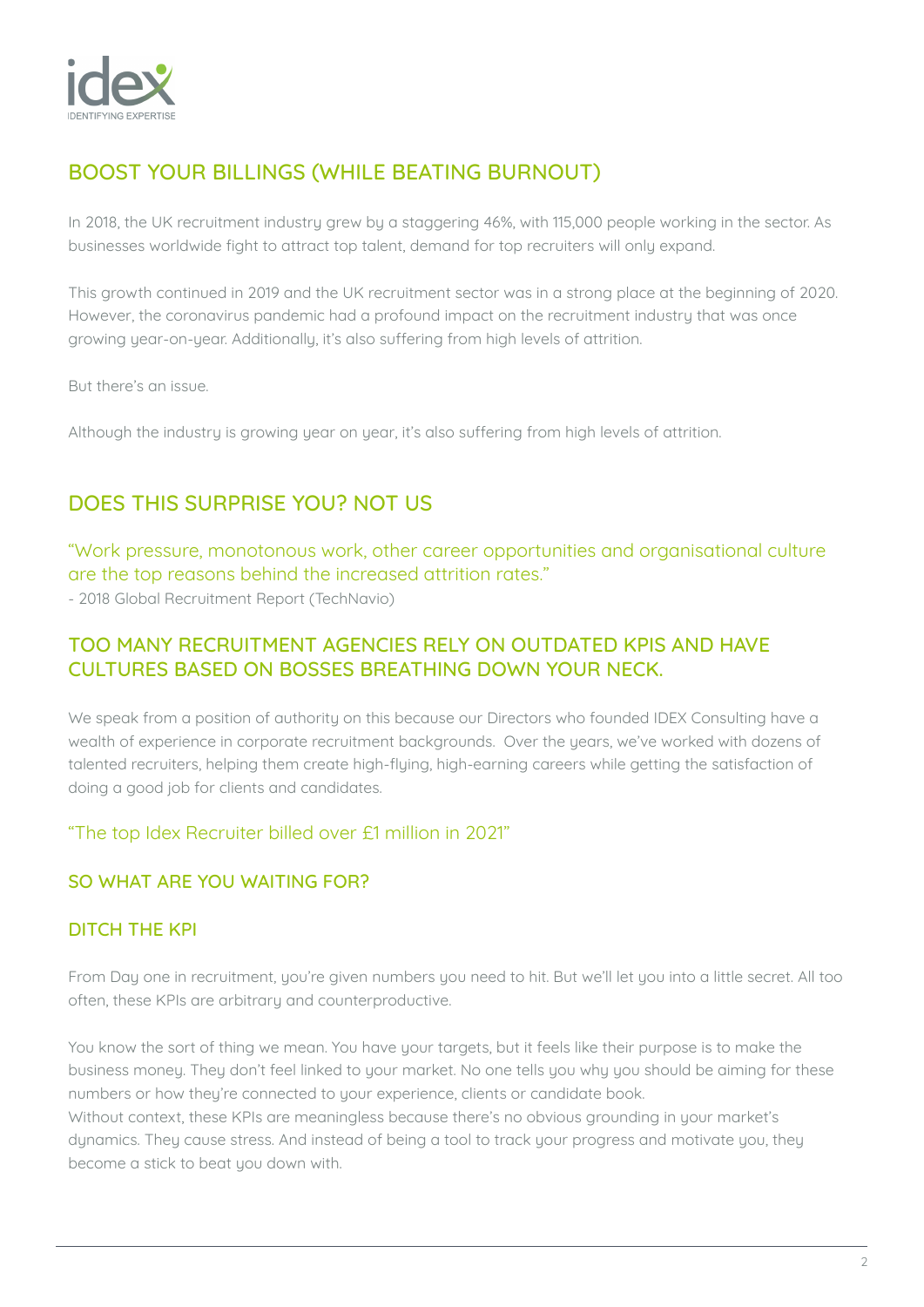

#### IT'S TIME TO SAY GOODBYE TO THE KPI

Of course, we're not suggesting you go rogue. Targets are important (and we definitely have them at IDEX). You need to know what you're aiming for and what success looks like, and managers need a way of ensuring everyone is on track.

But recruitment agencies need to stop focusing so much on generic KPIs, which often haven't changed much in 15 years. Talented consultants like you need a more strategic and personalised way to succeed. In other words, it's not just about getting numbers up on the board, it's about having a blueprint for a successful career. Here at IDEX, everyone gets a career blueprint tailored to them. Instead of saying: "You must get 20 new CVs this week," we lay out the steps you need to follow to reach your goals. By approaching targets as tools for progressing your career, you free up time and energy to focus on activities that benefit your clients and candidates. You feel like you're making a difference instead of running on a career treadmill that doesn't actually take you anywhere.

#### WHAT MAKES A GOOD TARGET?

Good targets aren't just about the revenue you have to produce – they give you a framework for nurturing long-term relationships and delivering a quality service. For example:

#### THINK IN TERMS OF A CAREER BLUEPRINT

If KPIs are meaningless targets that ultimately demotivate you, then a career blueprint is an actionable guide to help you progress. The specific steps will be based on your experience, your goals and what market you're working in. But there are 2 fundamentals for any career blueprint.

| <b>BAD</b>                                 | <b>GOOD</b>                                                                                                           |
|--------------------------------------------|-----------------------------------------------------------------------------------------------------------------------|
| Send 20 CVs and get 5 interviews this week | Have lunch with 10 clients this quarter to foster<br>relationships                                                    |
| Make 100 BD calls this quarter             | Publish three thought leadership pieces<br>on LinkedIn to show you understand the<br>challenges of a particular niche |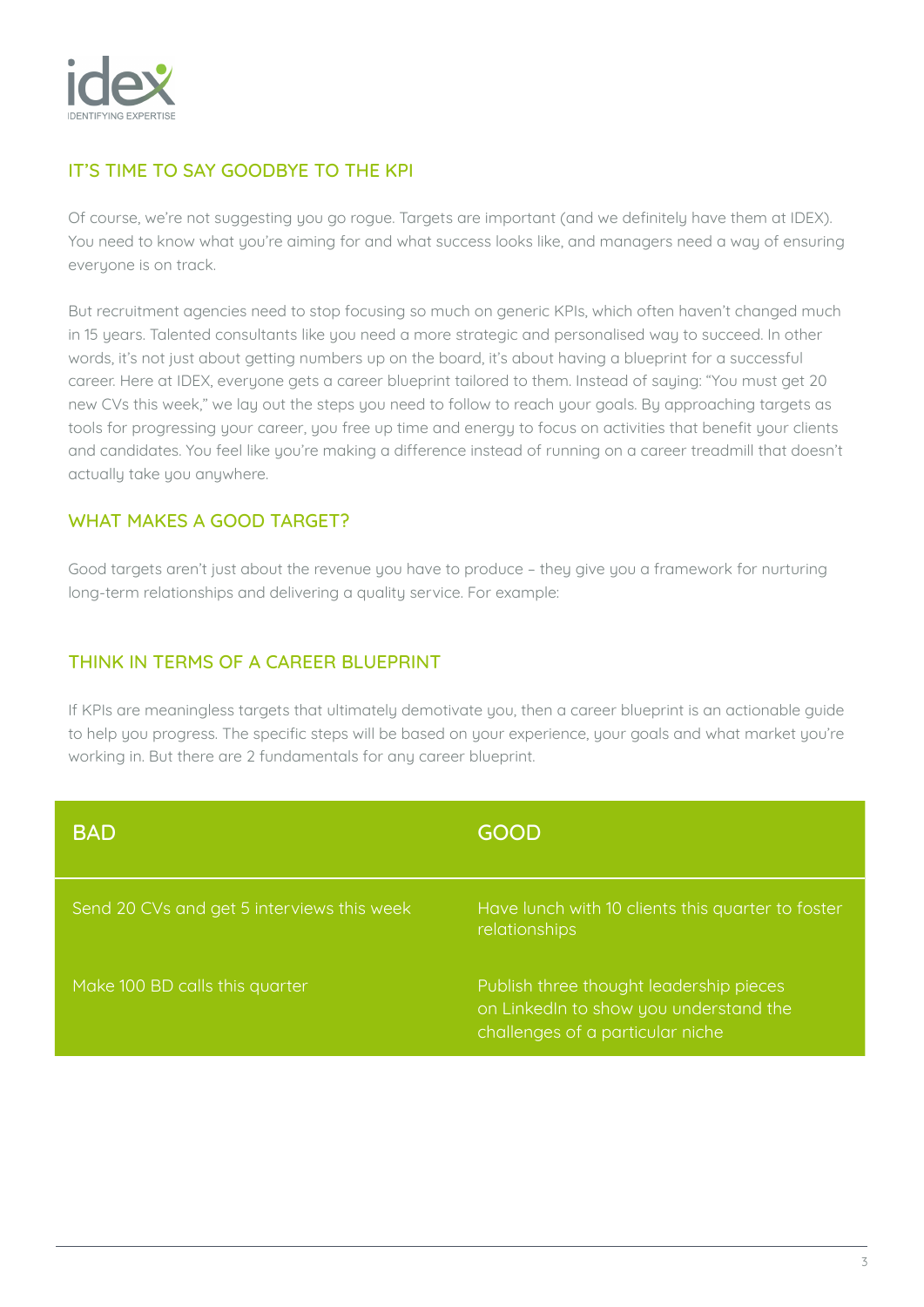

1. A shift in perspective will help you keep sight of why you're doing the things you're doing. That's far more motivating than someone breathing down your neck about the number of CVs you've sent.

This is why we tailor targets based on what desk you're on and where you are in your career. If you're new to the business, you won't have the same targets as someone billing £400,000 a year. And they'll be based on the sector you work in. For example, in law, you may only need to deal with 10 equity partners in a firm; in financial services, you may need to keep 20 contacts warm. We know the nuances for each vertical and adapt your targets accordingly.

2. We live in a data-driven world, so use it to your advantage. Every industry from marketing to healthcare is using stats to make informed decisions. And recruitment should be no different.

We use cutting-edge systems to track large amounts of data. Begin by analysing your stats. Month by month, quarter by quarter, year by year and look for trends in your numbers and actions to understand how you're performing and where you can improve. You can then see, for example, how to turn a £130,000 year into a £170,000 one by working on higher average fees and job fill rates.

By joining up where you are with where you want to be, you'll get a better idea of what exactly you need to do to reach your potential. You can take the guesswork out of your career progression and identify a clear path to success.

#### HOW IDEX HELPS YOU MAX YOUR EARNINGS AND JOB SATISFACTION

Shifting your approach to targets and taking a data-led approach to your career is all well and good – but unless your employer fosters that kind of culture, you're not going to get very far.

In the wake of the coronavirus pandemic, we've seen a significant shift in culture within the workplace, and a data-driven culture is becoming more and more prominent.

Here at IDEX, we've adopted a data-based decision making culture for years, and practice what we preach. In addition to helping you create a personalised career blueprint complete with the appropriate training, there are key ways we help you boost your earnings and job satisfaction.

#### READY-MADE RELATIONSHIPS AND CONTRACTS

We have longstanding client relationships. It's our USP, and it's what helped us grow during the recession when other agencies were laying off consultants. It's what's helped us keep our clients close when they were at a distance during the COVID-19 pandemic. Not only are these relationships with senior contacts at top companies, but we also have clients on retainer. This means you're not phone bashing to get vacancies.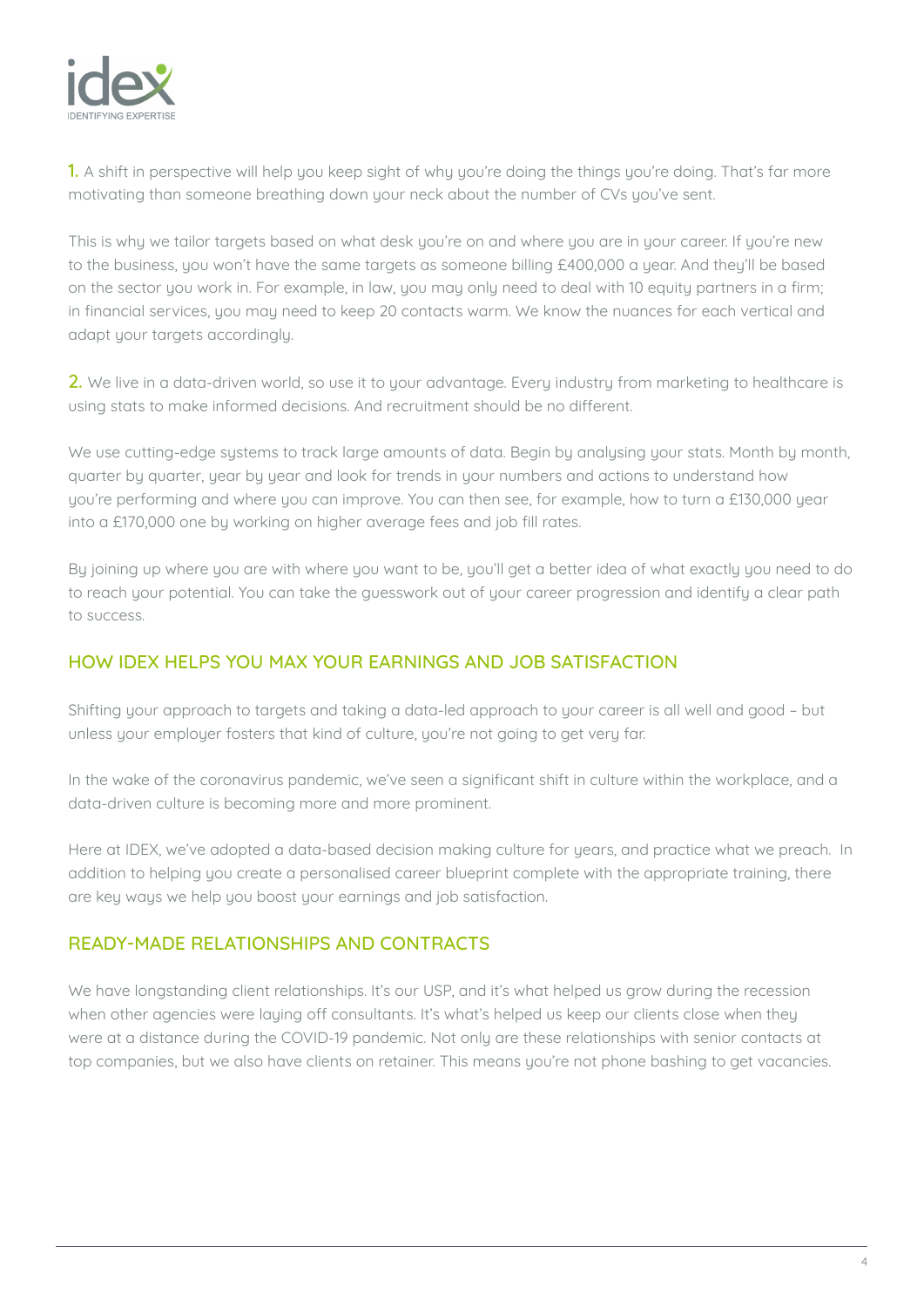

Rather, your job is to nurture those relationships and get more work from them.

#### HIGH-VALUE PLACEMENTS

Generally speaking, our vacancies start at £30,000, but our core market is placing experienced, senior-level professionals in financial services, legal and general insurance – and these are people who command high salaries. You can see why relationships are so important for us. After all, the £60,000 placement you make today may be the managing director coming to you with a vacancy in a couple of years. We work as true partners (it's why Consulting is in our company name) to find the right fit. These are valuable placements, which also means your hard work is rewarded with higher commissions.

#### SENIOR CONTACTS IN THE INDUSTRY

We expect every one of our consultants to work hard to get the most out of their clients – and we expect the same of our directors.

Our directors have high profiles in the industry, speaking at events, publishing articles and getting out to lunch and on the phone with C-level contacts. We win legal, insurance and financial services industry awards. We can legitimately say what we engage with 10,000 professionals on a quarterly basis. We then feed the leads to you. That means you're handed contacts on a silver platter, paving the way to take your earnings to the next level.

#### WARM LEADS

On top of the leads you get from the directors, you also get leads from our marketing department.

And every lead our marketing department hands over is nurtured, qualified and of high quality. Whether you're adding a new client to your books or welcoming new candidates to your roster, you have a team actively helping you connect.

#### THE BEST TECHNOLOGY

One of our goals is to give consultants the best technology of any recruitment agency. If it will make you more effective and efficient, we want you to have it. One example is LinkedIn Recruiter. You'll have your own licence, and some of your targets will be around building projects on it. In our experience, 80% of recruitment agencies don't do this.

Segmentation is another example. We have tools that help you segment your data so you can take an informed and personalised approach to clients and candidates. That way you can really focus your efforts on candidates that might be a good fit – instead of wasting time with a ring-round to see what sticks.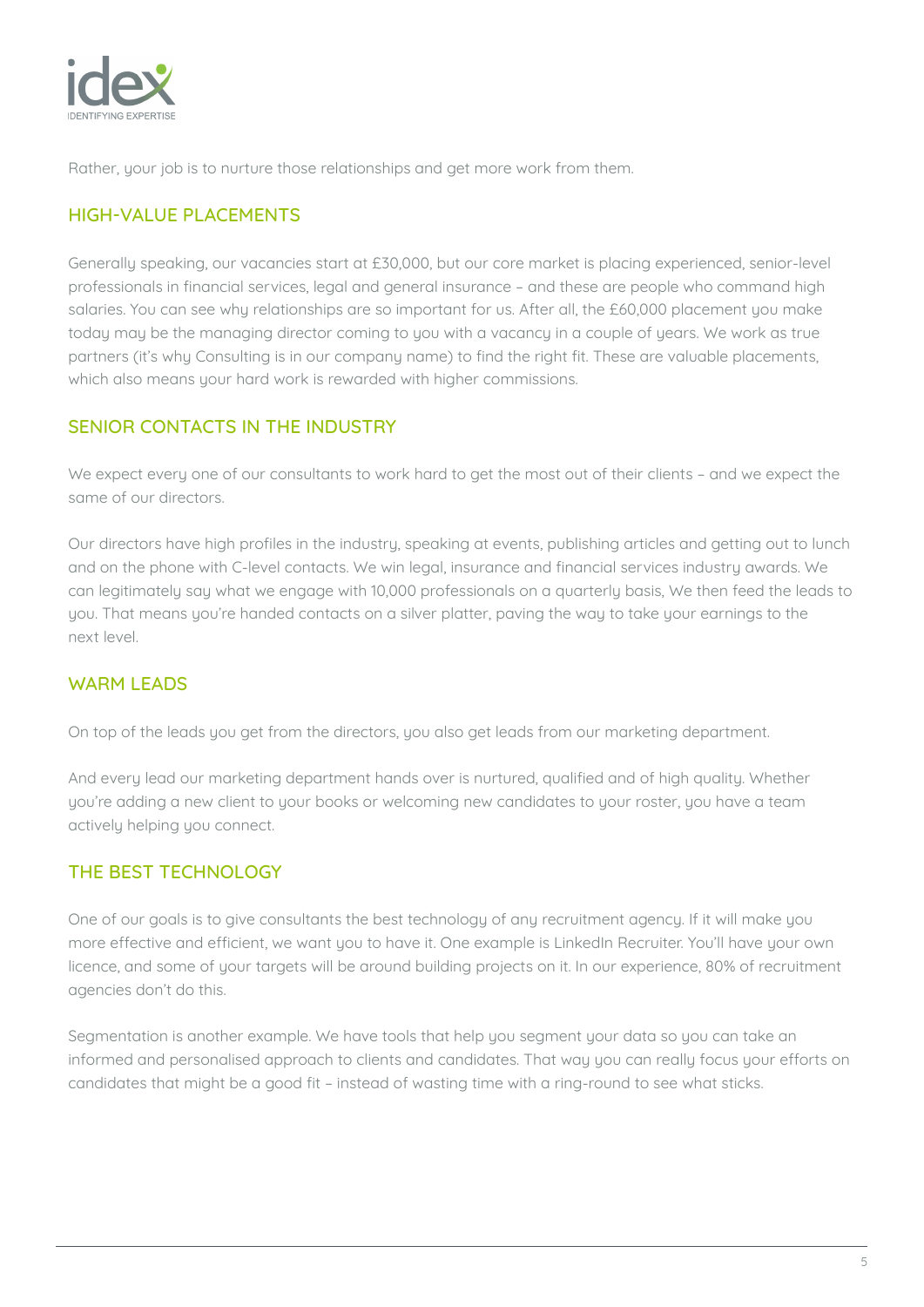

#### SO HERE'S THE QUESTION: ARE YOU STILL WILLING TO SETTLE FOR A FUSTRATING CAREER IN THE SLOW LANE- OR DO YOU WANT TO TAKE THINGS UP A GEAR?

IDEX Consulting is an innovative, independent recruitment and talent management consultancy specialising in the general insurance, financial services and legal sectors – we're the leader in these verticals. With over 300 clients across the UK, we focus on enhancing lives and businesses through a consultative approach to career and talent management.

As a consultant at IDEX, you'll be part of an ambitious team who spend each day making a difference – not just posting meaningless numbers. You'll benefit from a culture that helps take your career to the next level – and reminds you why you love being in recruitment. And our results speak for themselves:

| 30%            | 100%                         | 45%                  |
|----------------|------------------------------|----------------------|
| Of consultants | have increased their         | Of consultants       |
| did over       | billings since joining, some | have been at         |
| £200,000 last  | have even doubled within     | <b>IDEX</b> for more |
| year           | their first year!            | than 5 years         |